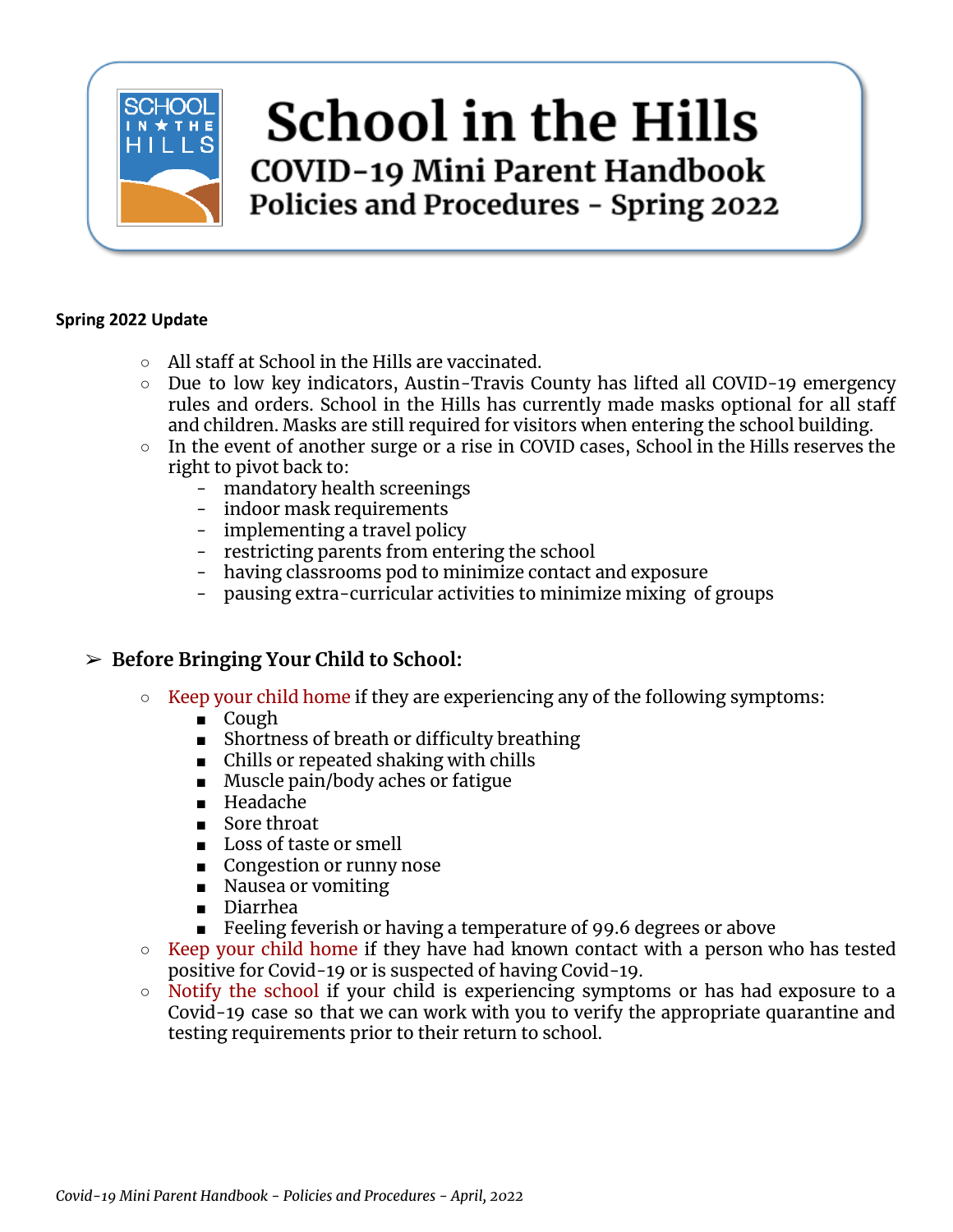#### ➢ **Schedules and Classroom Routines:**

- $\circ$  Academic hours 8:00 a.m. to 3:30 p.m. (drop off and pick up lines will run from 8:00 to 8:30 in the mornings and 3:30 to 4:00 in the afternoons). A staff member will be available to assist for early pickups as needed.
- $\circ$  Half-day hours 8:00-12:30 for Primary, and 8:00-12:00 for Toddlers, with these children going home before nap.
- Extended day (morning hours) 7:00 to 8:00 a.m. (only if selected at enrollment) Extended day (afternoon hours) - 3:30 to 5:45 p.m. (only if selected at enrollment)
- $\circ$  As per the Parent Handbook, late pick up fees will be billed at \$5 per minute.
- Please limit your child's belongings to a minimum. All children are invited to bring a reusable water bottle clearly labeled with their name. The following are also approved items - one small blanket and lovey for younger children that are napping, diapers and wipes for toddlers who are not yet potty trained, extra change of clothes to be kept in the cubby, a book for silent reading time for Elementary students, a lunchbox with nut free snacks and lunches for those children bringing their own food from home. Extra clothes and nap items should be brought to school in a sealed ziplock bag.
- Children eat in their respective classrooms.

### ➢ **Drop Off and Pick Up Procedures:**

- Drop off and pick up is done outside the school building. If entering the building at any time, parents are required to wear masks.
- When arriving for drop off or pick up, please pull all the way up to the flagpole to avoid the car line backing up. Likewise, please limit conversations during drop off and pick up as this can cause delays for families that are waiting.
- Children and staff may not enter the building if they have a temperature of 99.6 degrees or above.
- $\circ$  Pick up will be done outside the building, "curbside." When you arrive at school, text the number for your child's campus with your child's name and let us know that you are here to pick up. Please allow time for your child to clean up and gather their things, we will then bring them out to your car when they are ready. You must ensure your child is safely buckled in before leaving, SitH staff are not allowed to buckle children into their carseats.
	- **■ River Place - 512.693.8553**
	- **■ Steiner Ranch - 512.766.8610**

*These numbers are reserved for receiving text messages related to pick up only, all other inquiries should be emailed to the appropriate person or phone calls can be made to the regular phone number at your campus.*

#### ➢ **Masks and Face Coverings:**

- Masks are optional for children and staff, except in the case of a known exposure within a classroom group.
- All parents or visitors entering the building are also required to wear masks regardless of vaccination status.